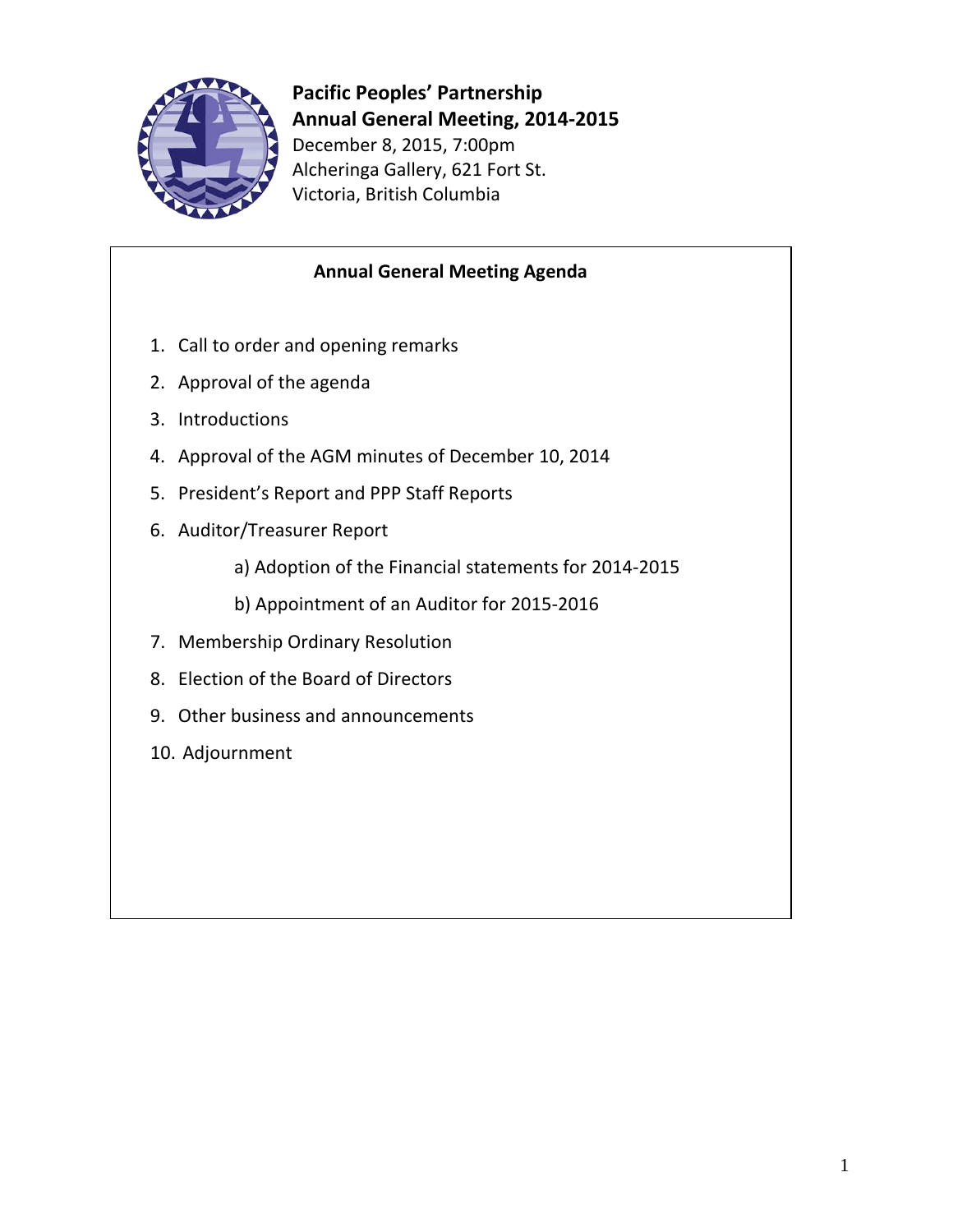## **Pacific Peoples' Partnership Annual General Meeting, 2013-2014**

December 10 2014, 7:00 Alcheringa Gallery, 665 Fort St. Victoria BC

*In attendance:* April Ingham, Eugene Lee, Morgan Slavkin, Andrea Clark, Mua Va'a, Vance Gardner, Dr. John Moore, Kat Zimmer, Elaine Monds, Susan Albion, Andy Nystrom, Dana Levine, Kirk Schwartz, Alison Gardner, Peter Gardner, Michael F.H. Halleran, Cathy Quann-Youlden, Bob Crane, Martin and Angèle Segger, Carlo Scarabelli, Doreen Albion, Mere Sovic (+2 family members)

*Regrets:* Dr. Carol Mayer, Natasha Teagai, Troy Hunter

- **1. Call to order** at 7:17 and welcoming remarks from Eugene
- **2. Approval of AGM minutes of December 2, 2013**
	- Michael F.H. Halleran notes that his name was misspelled.
	- John moves to approve the minutes. Michael seconds. All in favour.
- **3. President's report:** This is Eugene's last term as President. The organization will be celebrating its 40<sup>th</sup> anniversary in 2015. New changes at the federal level may offer new funding opportunities.
- **4. Executive Director's Report:** April introduces office team members Andy, Dana and Alexandra (regrets). She highlights successes from the Annual Report: two women's cooperatives have been built; new opportunities are emerging to be involved in HIV/AIDS programming in West Papua; Pedalling for Papua finished up with a 3-day tour with the film *Isolated*; One Wave Festival included South Pacific artists Teddy Balangu, Jeke Lagi, and Alpha Solong; and the Pacific Arts Association 2013 co-hosted with Dr. Carol Mayer at UBC culminated in a 3-day Coast Salish territories tour for Pacific visitors. PPP has been working with Teddy Balangu to secure funding for new water tanks in Palimbe in the Sepik River region. In 2015, PPP will be hosting a Pacific Networking Conference combined with One Wave Festival. April introduces *Raven & Cenderwasih,* Tok Blong Pasifik's special edition published in Indonesian.
- **5. Financial Report:** Susan notes new changes regarding auditing and review requirements. Audits will be much more expensive and extensive. Les Obee, who has conducted audits for PPP in the past, is no longer in a position to do audits. Last year, PPP appointed Les to do an audit but this was not completed. Only a review was done this year. When the statements came back from the new reviewer today, the numbers were not completely the same as those in the Annual Report in terms of how the reviewer set out the amounts, but the bottom line is not substantially different. Schell Associates can do a "Note to Reader" this year; an audit will likely not be necessary.
	- **Adoption of Financial Statements for 2013-2014:** Susan moves to approve the Statements. Peter Gardner seconds. All in favour.
	- **Appointment of an auditor for 2014-2015:** Susan moves to appoint Schell Associates to either review the statements or produce a "Note to Reader," based on what is required. Vance seconds. All in favour.
- **6. Election of the Board of Directors:**
	- Eugene presents the recommended slate of directors for re-election.
	- Andrea moves to elect the recommended slate of directors to the board. Seconded by Peter Gardner.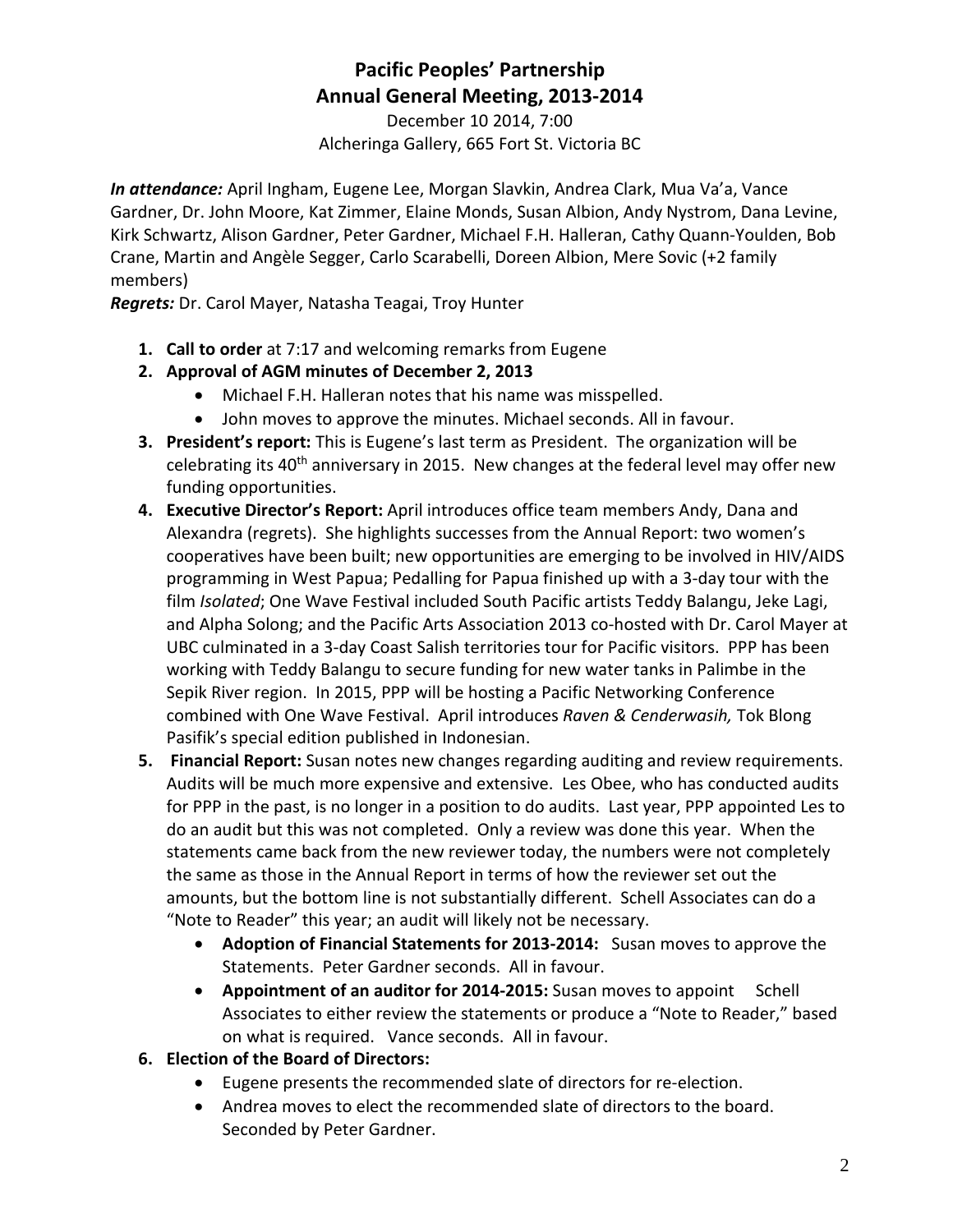- Eugene asks for other nominations from the floor.
- April nominates Kirk Schwartz for the single vacant position.
- Kirk Schwartz accepts the nomination.
- Michael moves to close the nominations. Peter Gardner seconds. All in favour.

## **7. Other Business and announcements:**

- Susan Albion, Vance Gardner, and Eugene Lee are recognized for their years of contribution as they are leaving their positions (Eugene continuing on as a regular board member). As new president, Mua offers an acknowledgement to them on behalf of peoples of the Pacific.
- Alison Gardner and Kirk Schwartz are introduced and welcomed as new board members.

## **8. Adjournment:**

• Andrea moves to adjourn. All in favour.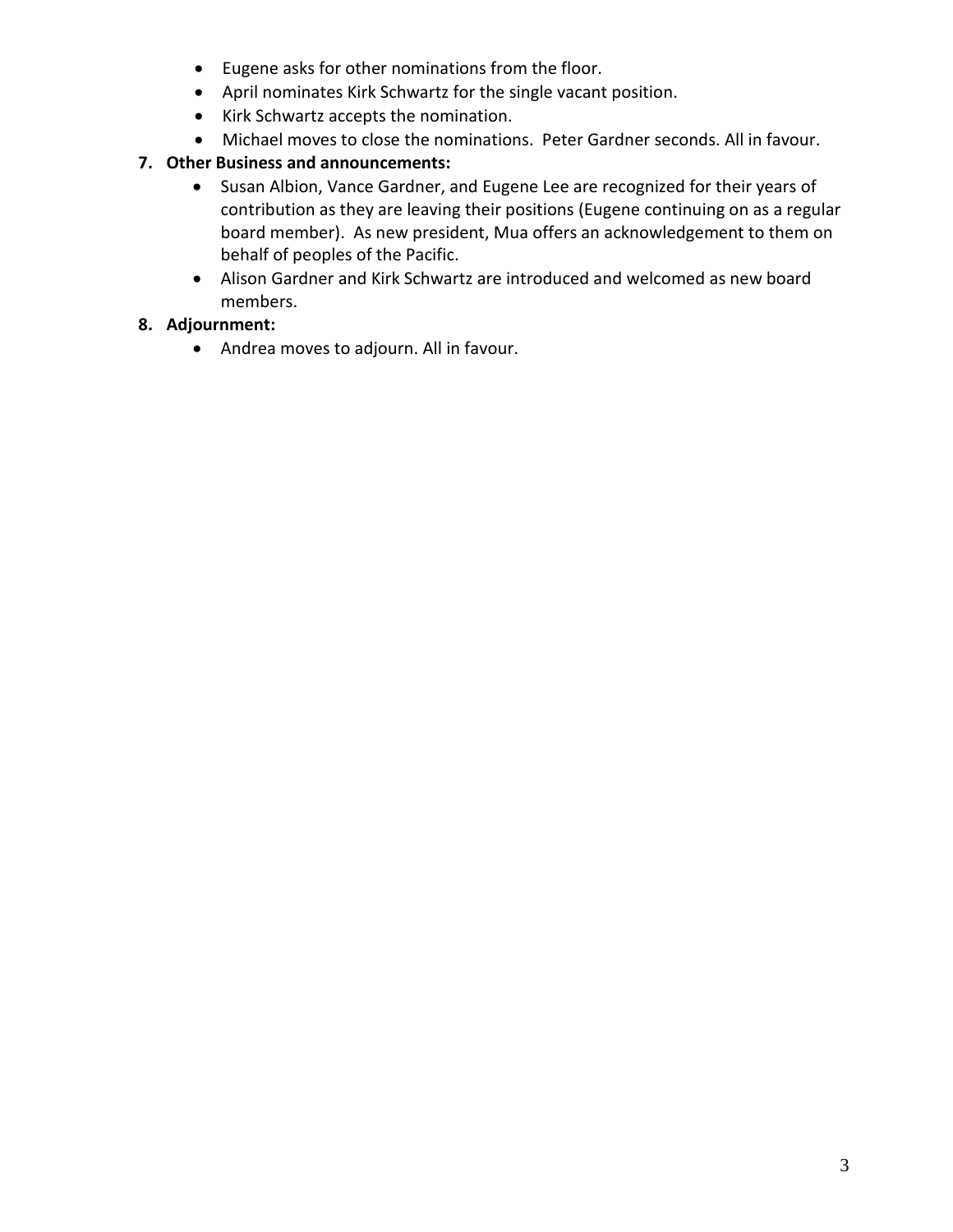## **7. Ordinary Resolution #1 Membership:**

## **PPP Annual General Meeting Fiscal 2014/15**

## **Membership**

PPP Board of Directors routinely ratify new members at our Board Meetings. Over the course of 2014-15 we ratified 8 new members. Including David Kim Milburn, Leslie Dickirson, Ger Cawdell, Adam Chapnick, Kirk Schwartz, Andy Nystrom, Margaret Critchlow, and Eric St. Pierre.

## **Current Members 302**

- 4 Economy Members
- 34 Family Members
- 170 Individual Members
- 94 Lifetime Member

In order to ensure compliance with our By-laws, we are presenting an Ordinary Resolution #1 for Membership. This is to ensure that Board Directors are PPP Members prior to election to the Board.

## **7. Ordinary Resolution #1 Membership:**

Be it resolved that the following individuals have been nominated and accepted for full membership with PPP as of December 8, 2015:

## **Siobhan Powlowski**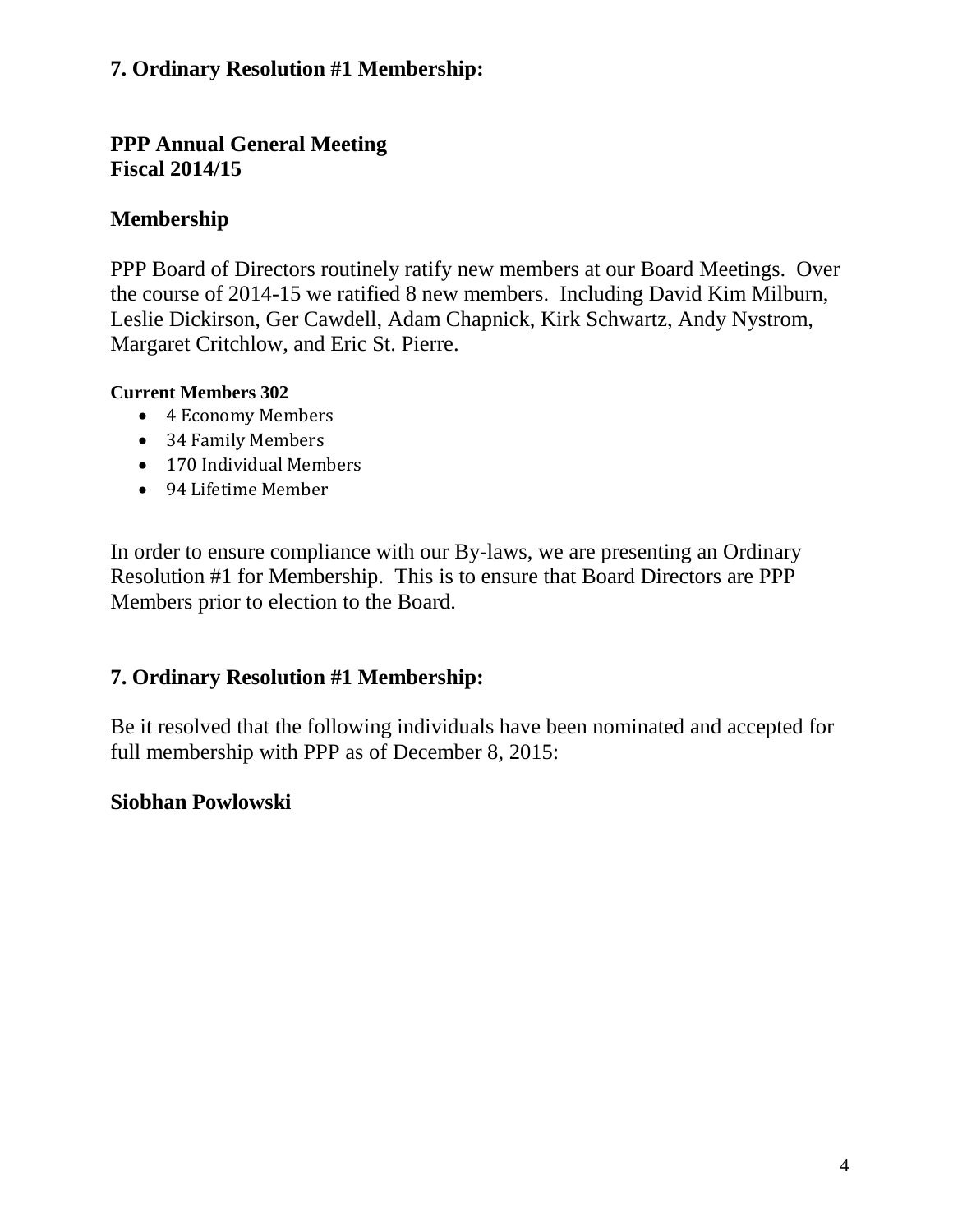## **8. Election of the Board of Directors 2015-2016:**

Each year ideally 6 positions on the PPP Board of Directors will be up for renewal or election for a two year term. The following list summarizes current directors and provides a potential slate for the remaining positions for our voting member's consideration.

### **Board of Directors List December 8, 2015**

### **Currently Serving Year Two of a Two Year Term:**

Eugene Lee (Signing Authority) Dr. John Moore Kirk Schwartz **Alison Gardner** 

Kat Zimmer (Vice President) Elaine Monds (Signing Authority)

### **Retiring from the Board: Morgan Slavkin and Natasha Teagai (resigned due to move)**

### **Potential Slate of Directors to Re-elect for a Two Year Term:**

Dr. Carol Mayer Troy Hunter

Muavae Va'a (President) Andrea Clark (Treasurer, Signing Authority)

## **Two POSITIONS AVAILABLE:**

### **Two Year Term (Two to be elected)**

*1. Paul Vandermade: Originally from Huntington Beach, California, Paul relocated to Victoria, BC in 2009. Paul is a natural innovator and problem solver with a strong business sense and foresight. A former business owner, who has led multiple employees at his 3 retail locations, Paul combines his knowledge of the local real estate market with his international background in manufacturing, distribution, and retail to offer his foreign clients/investors the detailed service they're accustomed to. As an active member of the South Pacific community on southern Vancouver Island, Paul is the proud sponsor of the South Seas 7's Rugby Club. He currently coaches son Karras' in his U5 Soccer Team. Paul has served on the New Member Advisory Group of the Victoria Real Estate Board and has sat on the Strata Council of many of his properties since 2010. Paul has also been a staunch supporter of The Salvation Army-Victoria since 2012.*

*2. Siobhan Powlowski: Siobhan was raised in the South Pacific. The majority of her time was spent in Lolowai, on the island of Ambae in Vanuatu. She was raised according to her community's values, and was adopted into a local family. Siobhan maintains many of these ties still, and takes a keen interest in public education surrounding the Pacific Islander response to climate change. Siobhan has completed a BA with honors in Political Science, including a thesis on the politics of education in the global South. She now works in community development, developing programs and acting as an advocate for marginalized members of our community.*

*--Names from the floor?* 

*Motion to approve Recommended Slate of Directors*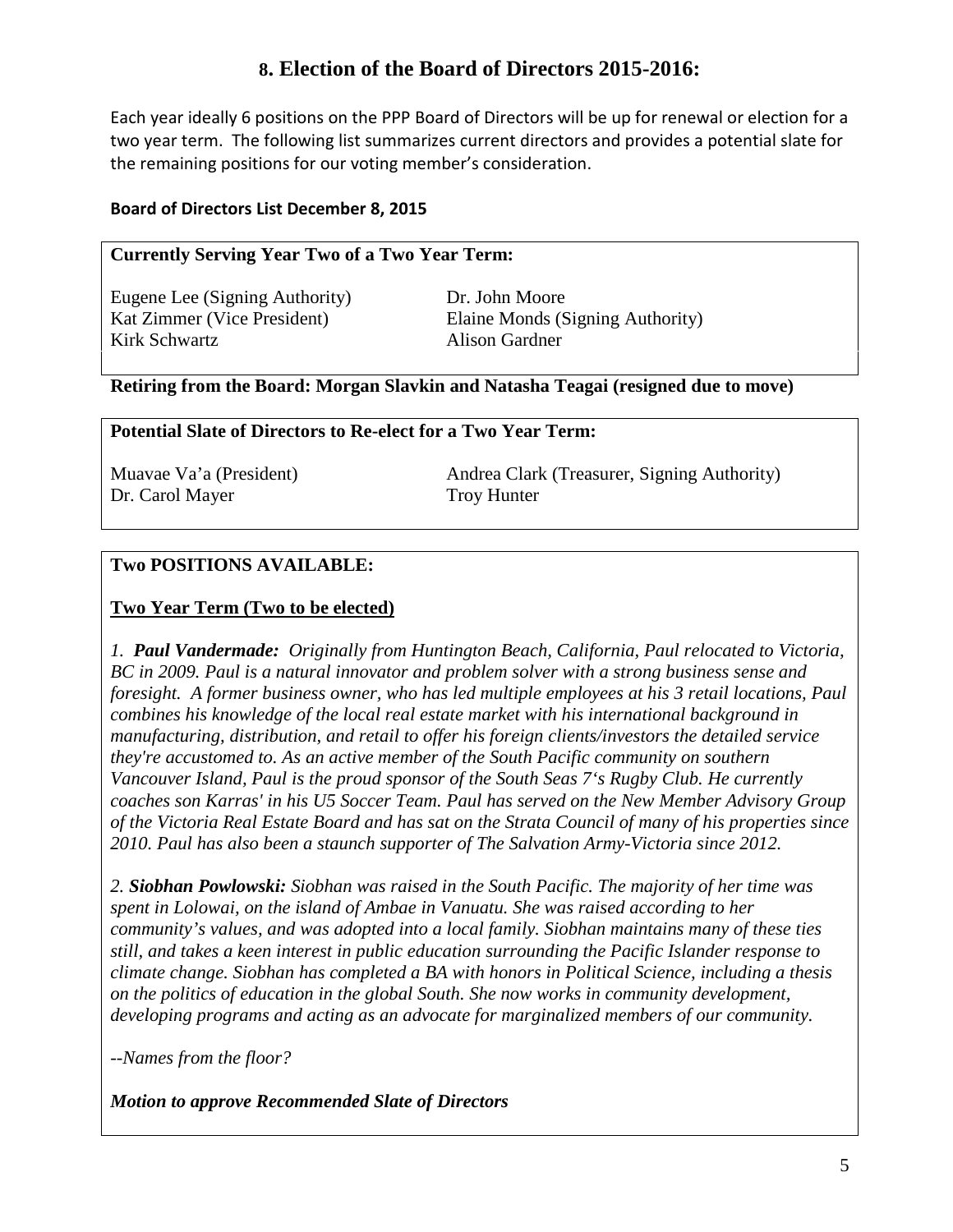## **FINANCIAL STATEMENTS** (Unaudited)

**JUNE 30, 2015** 

OF ALLEY

Schell and Associates Certified General Accountant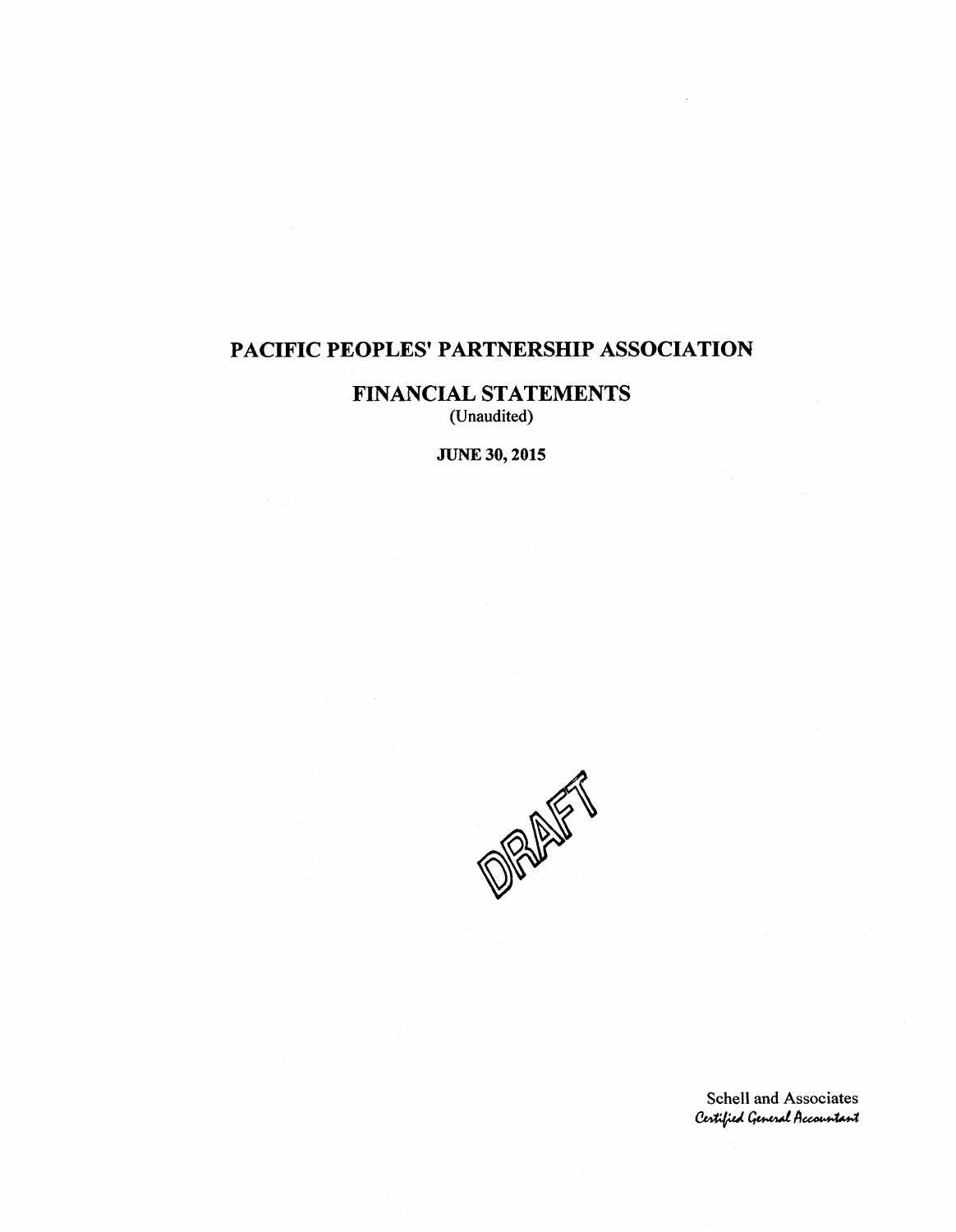### **JUNE 30, 2015**

#### **CONTENTS**



Page

#### $\mathbf{1}$ REVIEW ENGAGEMENT REPORT **FINANCIAL STATEMENTS**  $\overline{2}$ **Statement of Financial Position Statement of Operations - Operating Fund**  $\overline{\mathbf{3}}$ Statement of Operations - Capital Fund  $\overline{4}$ **Statement of Changes in Fund Balances** 5 6 **Statement of Cash Flow** Notes to the Financial Statements  $\pmb{7}$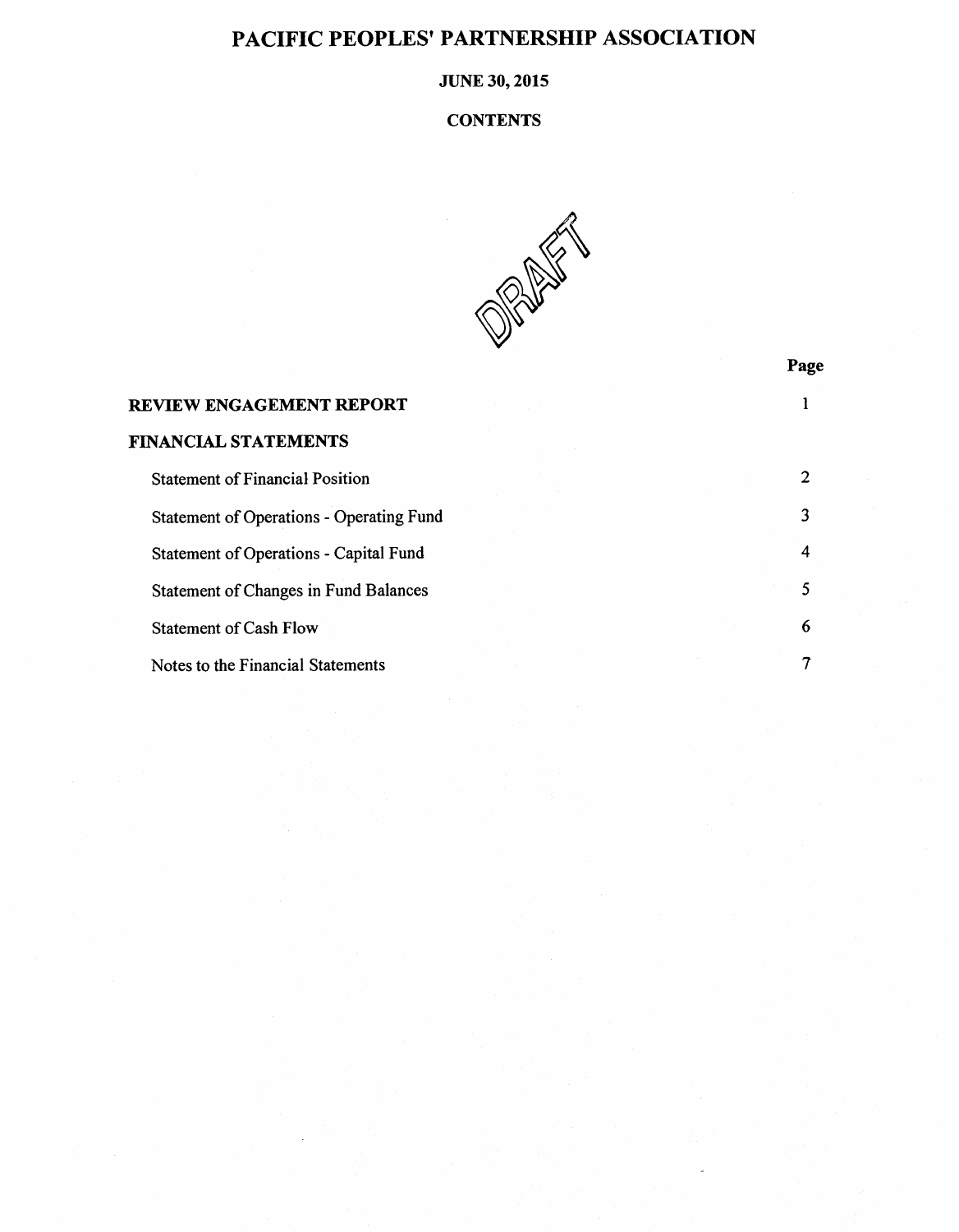## **PACIFIC PEOPLES' PARTNERSHIP ASSOCIATION REVIEW ENGAGEMENT REPORT**



To the Directors of Pacific Peoples' Partnership Association

I have reviewed the statement of financial position of Pacific Peoples' Partnership Association as at June 30, 2015 and the statements of operations and changes in net assets and cash flows for the year then ended. My review was made in accordance with Canadian generally accepted standards for review engagements and accordingly consisted primarily of enquiry, analytical procedures and discussion related to information supplied to me by the company.

A review does not constitute an audit and consequently I do not express an audit opinion on these financial statements.

Based on my review, nothing has come to my attention that causes me to believe that these financial statements are not, in all material respects, in accordance with Canadian accounting standards for not-forprofit organization.

Victoria, BC December 8, 2015

CHARTERED PROFESSIONAL ACCOUNTANT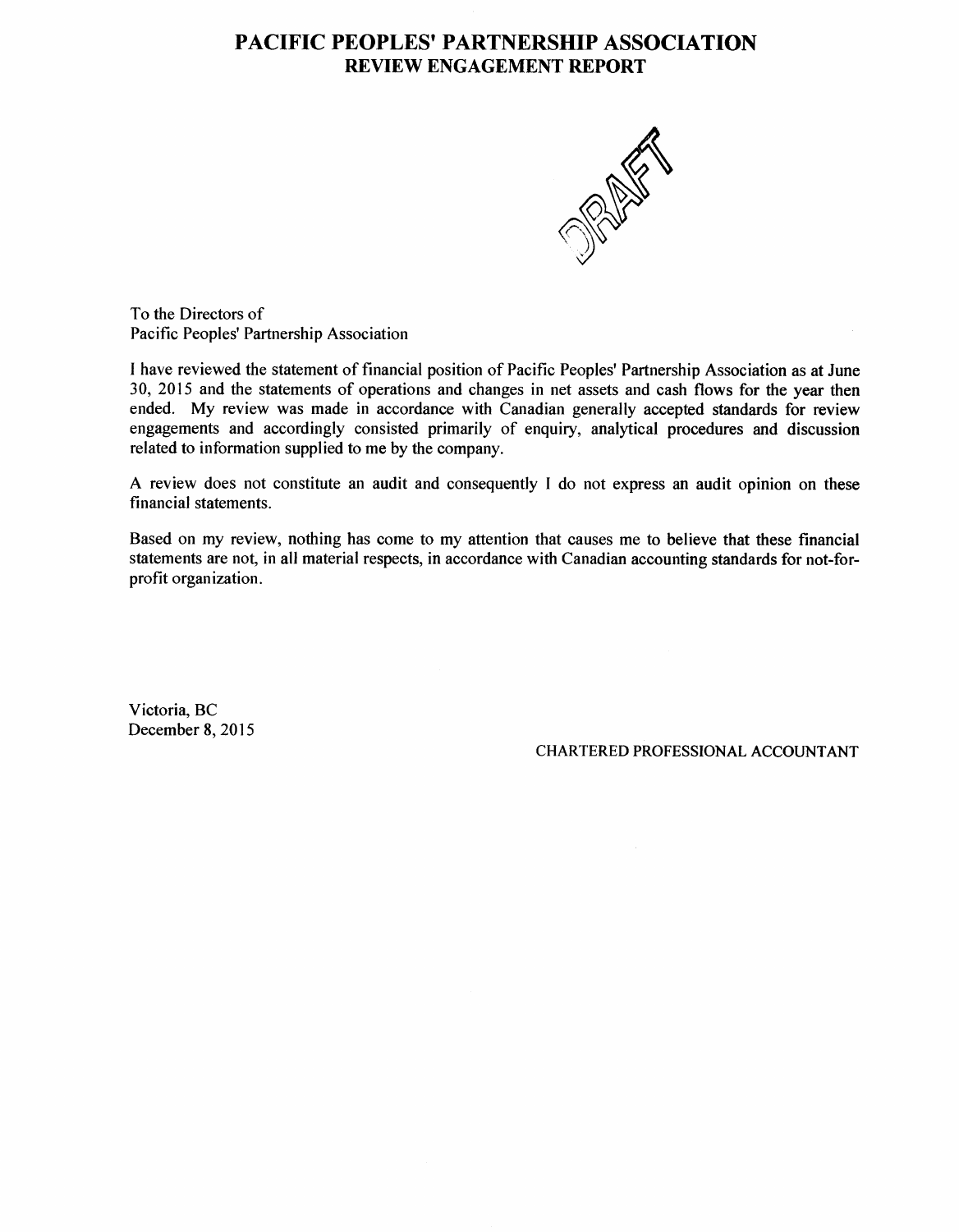### **STATEMENT OF FINANCIAL POSITION**

#### **JUNE 30, 2015**

#### **ASSETS**

|                                       | Operating<br>fund |         | Capital<br>fund |       |             | <b>TOTAL</b><br>2015 | <b>TOTAL</b><br>2014 |        |
|---------------------------------------|-------------------|---------|-----------------|-------|-------------|----------------------|----------------------|--------|
| <b>CURRENT ASSETS</b>                 |                   |         |                 |       |             |                      |                      |        |
| Cash                                  | \$                | 64,742  |                 |       | $\mathbb S$ | 64,742               | $\mathbb S$          | 22,408 |
| Accounts receivable                   |                   | 8,862   |                 |       |             | 8,862                |                      |        |
| GST recoverable                       |                   | 369     |                 |       |             | 369                  |                      | 449    |
| Prepaid expenses                      |                   | 1,138   |                 |       |             | 1,138                |                      | 618    |
| Endowment fund                        |                   | 30,023  |                 |       |             | 30,023               |                      | 23,355 |
|                                       |                   | 105,134 |                 |       |             | 105,134              |                      | 46,830 |
| <b>CAPITAL ASSETS</b> (note 1b and 2) |                   |         | 2,050           |       |             | 2,050                |                      | 2,050  |
|                                       | $\mathbb{S}$      | 105,134 | $\$$            | 2,050 | \$          | 107,184              | $\mathbb S$          | 48,880 |
| <b>LIABILITIES</b>                    |                   |         |                 |       |             |                      |                      |        |
| <b>CURRENT LIABILITIES</b>            |                   |         |                 |       |             |                      |                      |        |
| Accounts payable                      | \$                | 2,500   |                 |       | \$          | 2,500                | \$                   | 481    |
| Payroll liabilities                   |                   | 951     |                 |       |             | 951                  |                      | 446    |
| Deferred revenue (note 3)             |                   | 92,199  |                 |       |             | 92,199               |                      | 36,428 |
|                                       |                   | 95,650  |                 |       |             | 95,650               |                      | 37,355 |
| <b>FUND BALANCES</b>                  |                   |         |                 |       |             |                      |                      |        |
| <b>FUND BALANCES</b>                  |                   | 9,484   |                 | 2,050 |             | 11,534               |                      | 11,525 |
|                                       | $\mathbb S$       | 105,134 | \$              | 2,050 | $\mathbb S$ | 107,184              | $\$$                 | 48,880 |

#### **APPROVED ON BEHALF OF THE BOARD:**

President

Treasurer



See accompanying notes to the financial statements.

Unaudited

2 Schell & Associates Certified General Accountant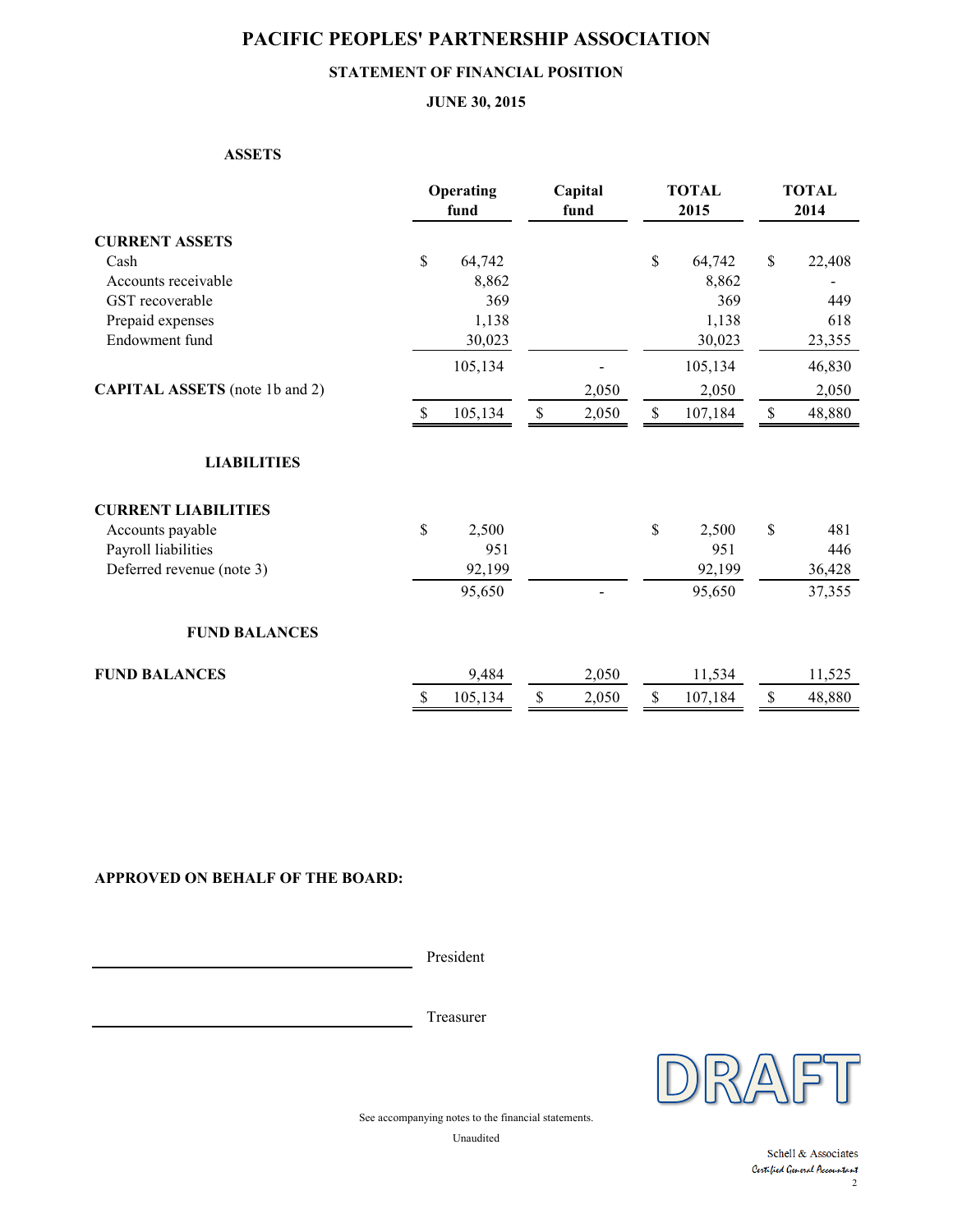## STATEMENT OF OPERATIONS - OPERATING FUND

### FOR THE YEAR ENDED JUNE 30, 2015

| <b>REVENUE</b>                      |       | for   |   |   | Sepik Pedaling Strategic Woman's Education Esmonde Cyclone Chisel West<br>and |        |         |                |                | World | One         | All        | <b>TOTALS</b>                  | <b>TOTALS</b>  |
|-------------------------------------|-------|-------|---|---|-------------------------------------------------------------------------------|--------|---------|----------------|----------------|-------|-------------|------------|--------------------------------|----------------|
|                                     | River | Papua |   |   | Planning Project Outreach                                                     | Legacy | Pam     | Fund           | Papua          | Water |             | Wave Other | 2015                           | 2014           |
| DEFERRED REVENUE, beginning of year |       |       |   |   |                                                                               |        |         |                |                |       |             |            | \$<br>$\overline{\phantom{a}}$ | \$69,359       |
| Donations - Canada                  |       |       |   |   | 5,017                                                                         | 350    | 6,025   |                | 14,752         | 6,000 | 1,475       |            | 33,619                         | 44,613         |
| Donations - other                   |       |       |   |   |                                                                               |        | 43      |                |                |       | 2,000       |            | 2,043                          | 5,570          |
| Administration                      |       |       |   |   |                                                                               |        |         |                |                |       |             |            |                                |                |
| <b>CIDA</b>                         |       |       |   |   |                                                                               |        |         |                |                |       |             |            |                                | $\bullet$      |
| <b>Events</b>                       |       |       |   |   | 330                                                                           |        | 5,394   |                |                |       | 288         |            | 6,013                          | 155            |
| <b>Gaming Commission</b>            |       |       |   |   | 27,000                                                                        |        |         |                |                |       |             |            | 27,000                         | 27,000         |
| Grant                               |       |       |   |   |                                                                               |        |         |                |                |       |             |            |                                |                |
| Interest                            |       |       |   |   | 21                                                                            |        | $\bf o$ |                | $\mathbf{1}$   |       |             |            | 22                             | 24             |
| Miscellaneous                       |       |       |   |   | 221                                                                           |        |         |                |                |       | 445         |            | 667                            | 300            |
| Other federal funding               |       |       |   |   | 13,560                                                                        |        |         |                |                |       |             |            | 13,560                         |                |
| Deferred revenue, end of year       |       |       |   |   |                                                                               |        |         |                |                |       |             |            |                                | (36, 428)      |
|                                     |       |       |   |   | 46,150                                                                        | 350    | 11,462  |                | 14,753         | 6,000 | 4,209       |            | 82,924                         | 110,594        |
| <b>EXPENDITURES</b>                 |       |       |   |   |                                                                               |        |         |                |                |       |             |            |                                |                |
| Accounting and legal                |       |       |   |   | 5,262                                                                         |        |         |                |                |       |             |            | 5,262                          | 2,520          |
| Advertising                         |       |       |   |   | 773                                                                           |        |         |                |                |       |             |            | 773                            | 2,386          |
| Communications                      |       |       |   |   | 2,066                                                                         |        |         |                |                |       |             |            | 2,066                          | 2,022          |
| Event expenses                      |       |       |   |   | 457                                                                           |        | 3,832   |                |                |       | 1,672       |            | 5,961                          | 3,634          |
| <b>Expenses - Tok Blong</b>         |       |       |   |   |                                                                               |        |         |                |                |       |             |            |                                |                |
| Honorarium                          |       |       |   |   |                                                                               |        |         |                |                |       | 1,520       |            | 1,520                          | 2,840          |
| Insurance                           |       |       |   |   | 2,588                                                                         |        |         |                |                |       |             |            | 2,588                          | 2,459          |
| Materials and supplies              |       |       |   |   | 708                                                                           |        | 48      |                |                |       | 75          |            | 832                            | 1,564          |
| Memberships                         |       |       |   |   | 691                                                                           |        |         |                |                |       |             |            | 691                            | 703            |
| Program delivery costs              |       |       |   |   | 190                                                                           |        | 4,582   |                | 4,361          |       | 208         |            | 9,341                          | 25,721         |
| Rental                              |       |       |   |   | 4,920                                                                         |        |         |                |                |       |             |            | 4,920                          | 4,920          |
| Salaries/contractors                |       |       |   |   | 30,205                                                                        |        |         |                | 10,652         |       |             |            | 40,857                         | 38,970         |
| Travel                              |       |       |   |   | 266                                                                           | 1,855  |         |                |                | 6,000 |             |            | 8,120                          | 21,210         |
|                                     |       |       |   |   | 48,126                                                                        | 1,855  | 8,462   | $\overline{a}$ | 15,013         | 6,000 | 3,475       |            | 82,931                         | 108,948        |
| NET (DEFICIT) EXCESS                | \$-   | Ś     | Ś | Ś | $$ (1,976) $ (1,505) $ 3,000 $ -$                                             |        |         |                | $$ (260) $ -$$ |       | $$733$ $$-$ |            | \$                             | $(7)$ \$ 1,646 |

See accompanying notes to the financial statements. Unaudited

> Schell & Associates Certified General Accountant  $\overline{\mathbf{3}}$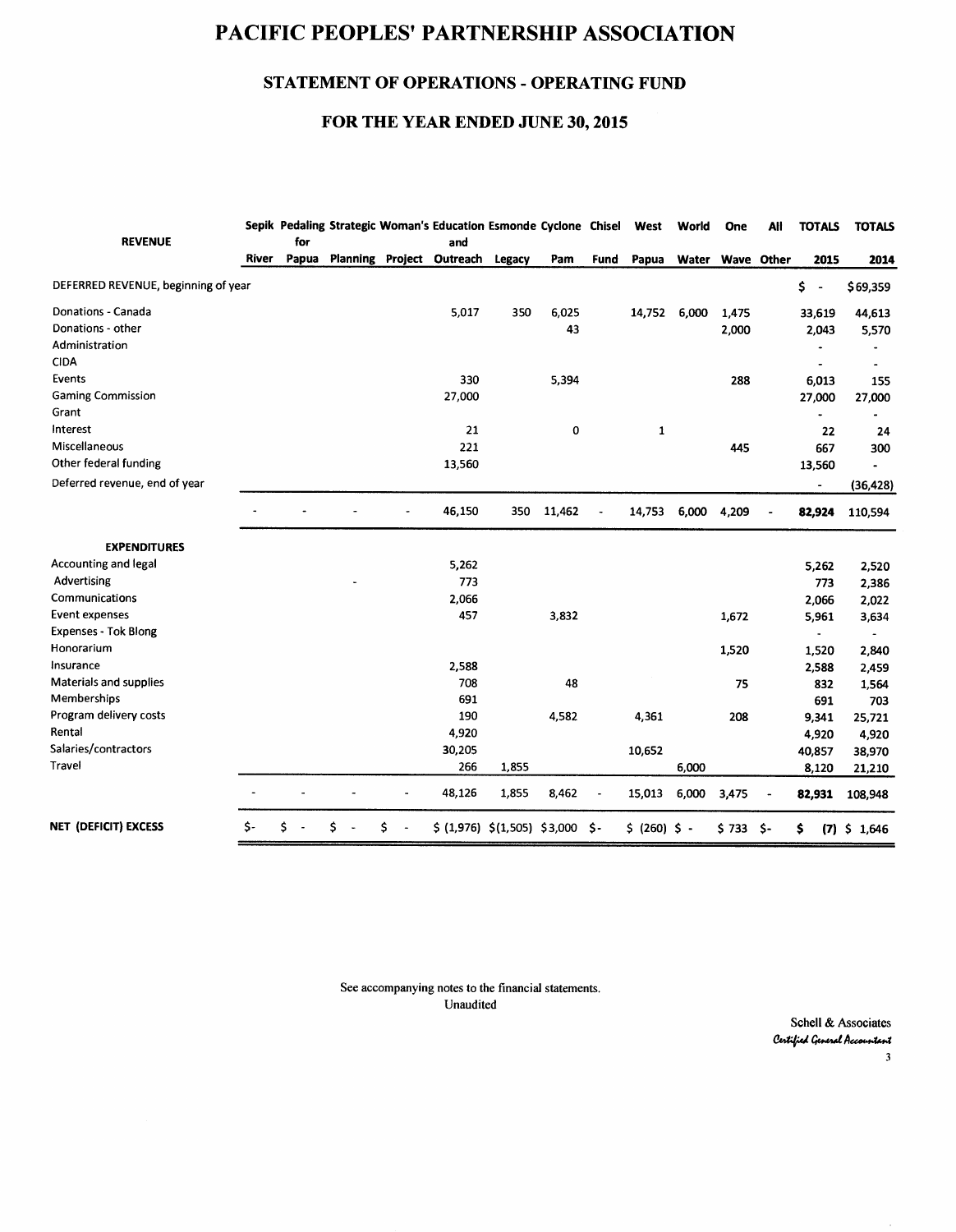## PACIFIC PEOPLES' PARTNERSHIP ASSOCIATION STATEMENT OF OPERATIONS - CAPITAL FUND

## FOR THE YEAR ENDED JUNE 30, 2015

|                                    | 2015 | 2014 |  |  |
|------------------------------------|------|------|--|--|
| <b>REVENUE</b>                     |      |      |  |  |
| Transfers (to) from Operating Fund |      |      |  |  |
| <b>EXPENDITURES - Amortization</b> |      |      |  |  |
|                                    |      |      |  |  |
| <b>NET EXCESS (DEFICIENCY)</b>     |      |      |  |  |



See Accompanying Notes to the Financial Statements Unaudited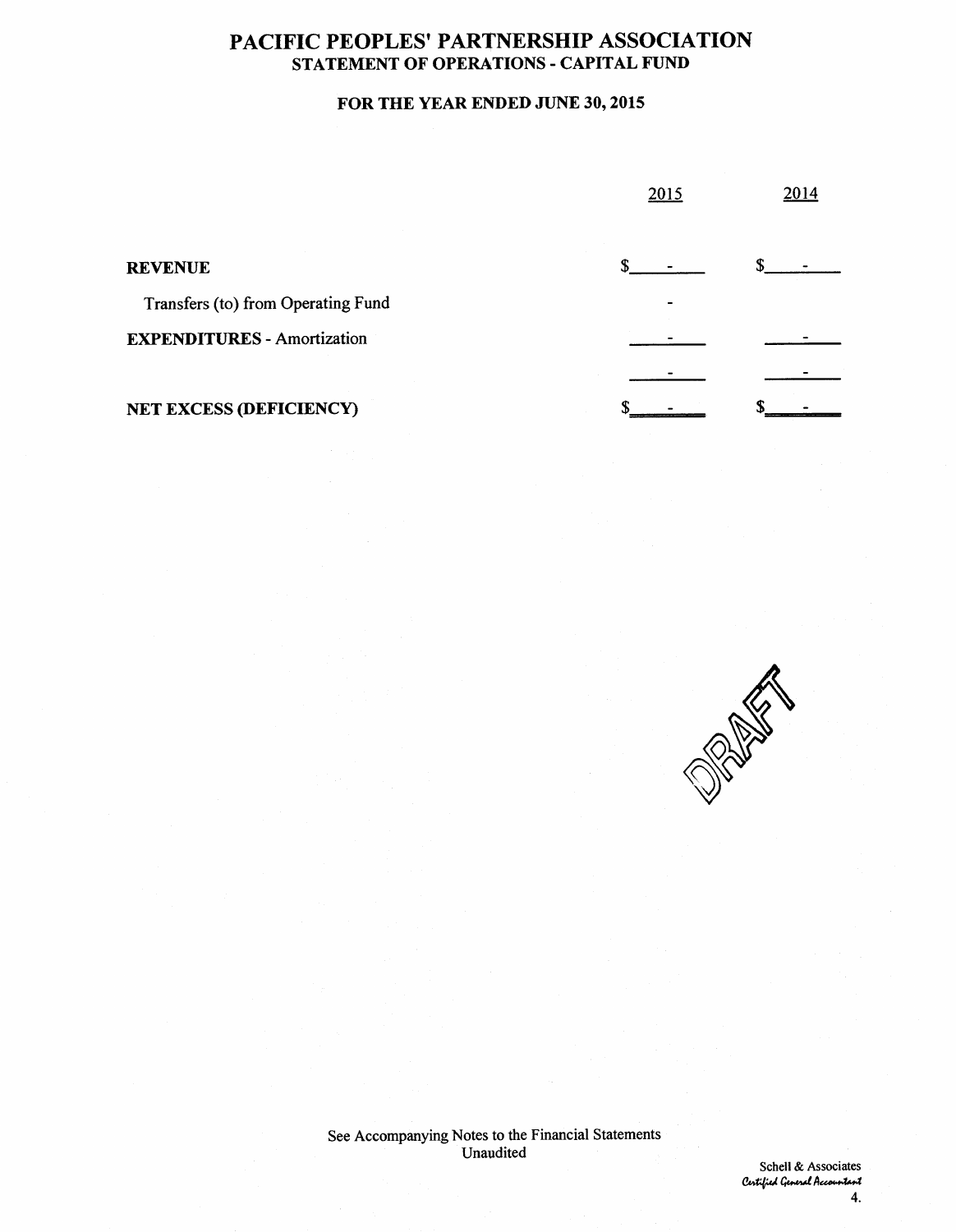### STATEMENT OF CHANGES IN FUND BALANCES

### FOR THE YEAR ENDED JUNE 30, 2015

|                                              |  | Operating<br>fund |    | Capital<br>fund |               | <b>TOTAL</b><br>2015 | <b>TOTAL</b><br>2014 |        |
|----------------------------------------------|--|-------------------|----|-----------------|---------------|----------------------|----------------------|--------|
| <b>FUND BALANCES- beginning of period \$</b> |  | 9,475             | \$ | 2,050           | \$            | 11,525               | S                    | 9,879  |
| <b>NET (DEFICIT) EXCESS</b>                  |  | (7)               |    |                 |               | (7)                  |                      | 1,646  |
| <b>ADJUSTMENT</b>                            |  | 16.72             |    |                 |               | 17                   |                      |        |
| FUND BALANCES - end of period                |  | 9,484             | \$ | 2,050           | <sup>\$</sup> | 11,534               | S                    | 11,525 |

 $\mathcal{L}$ 



 $\bar{\gamma}$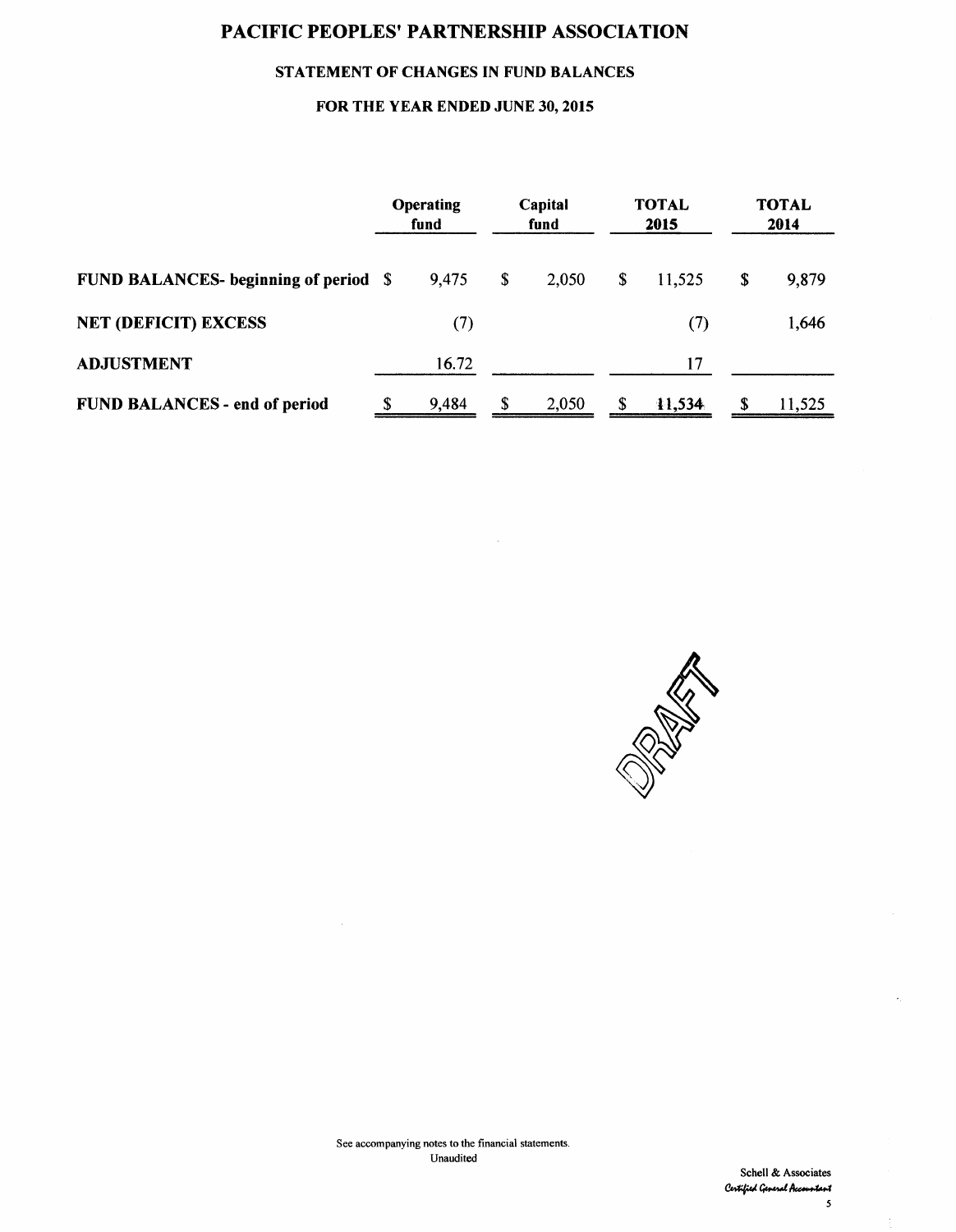## **STATEMENT OF CASH FLOW**

### FOR THE YEAR ENDED JUNE 30, 2015

|                                        | Operating<br>fund |           | Capital<br>fund |  | <b>TOTAL</b><br>2015 |           | <b>TOTAL</b><br>2014 |            |
|----------------------------------------|-------------------|-----------|-----------------|--|----------------------|-----------|----------------------|------------|
| <b>SOURCES OF CASH</b>                 |                   |           |                 |  |                      |           |                      |            |
| Agency contributions                   | $\mathbf S$       | 27,000    | \$              |  | \$                   | 27,000    | $\mathbf S$          | 27,000     |
| Donations                              |                   | 55,235    |                 |  |                      | 55,235    |                      | 50,183     |
| Other receipts                         |                   | 667       |                 |  |                      | 667       |                      | 455        |
| Interest                               |                   | 22        |                 |  |                      | 22        |                      | 24         |
|                                        |                   | 82,924    |                 |  |                      | 82,924    |                      | 77,662     |
| <b>USES OF CASH</b>                    |                   |           |                 |  |                      |           |                      |            |
| Operating expenses                     |                   | (82, 931) |                 |  |                      | (82,931)  |                      | (108, 948) |
| Non-cash current assets                |                   | 9,862     |                 |  |                      | 9,862     |                      | (6,299)    |
| Non-cash current liabilities           |                   | 32,479    |                 |  |                      | 32,479    |                      | (1,108)    |
| Adjustment                             |                   |           |                 |  |                      |           |                      |            |
|                                        |                   | (40, 590) |                 |  |                      | (40, 590) |                      | (116, 355) |
| <b>NET (DECREASE) INCREASE IN CASH</b> |                   | 42,334    |                 |  |                      | 42,334    |                      | (38, 693)  |
| <b>CASH</b> , beginning of year        |                   | 22,408    |                 |  |                      | 22,408    |                      | 61,101     |
| CASH, end of year                      | \$                | 64,742    | \$              |  | \$                   | 64,742    | \$                   | 22,408     |



 $\sim$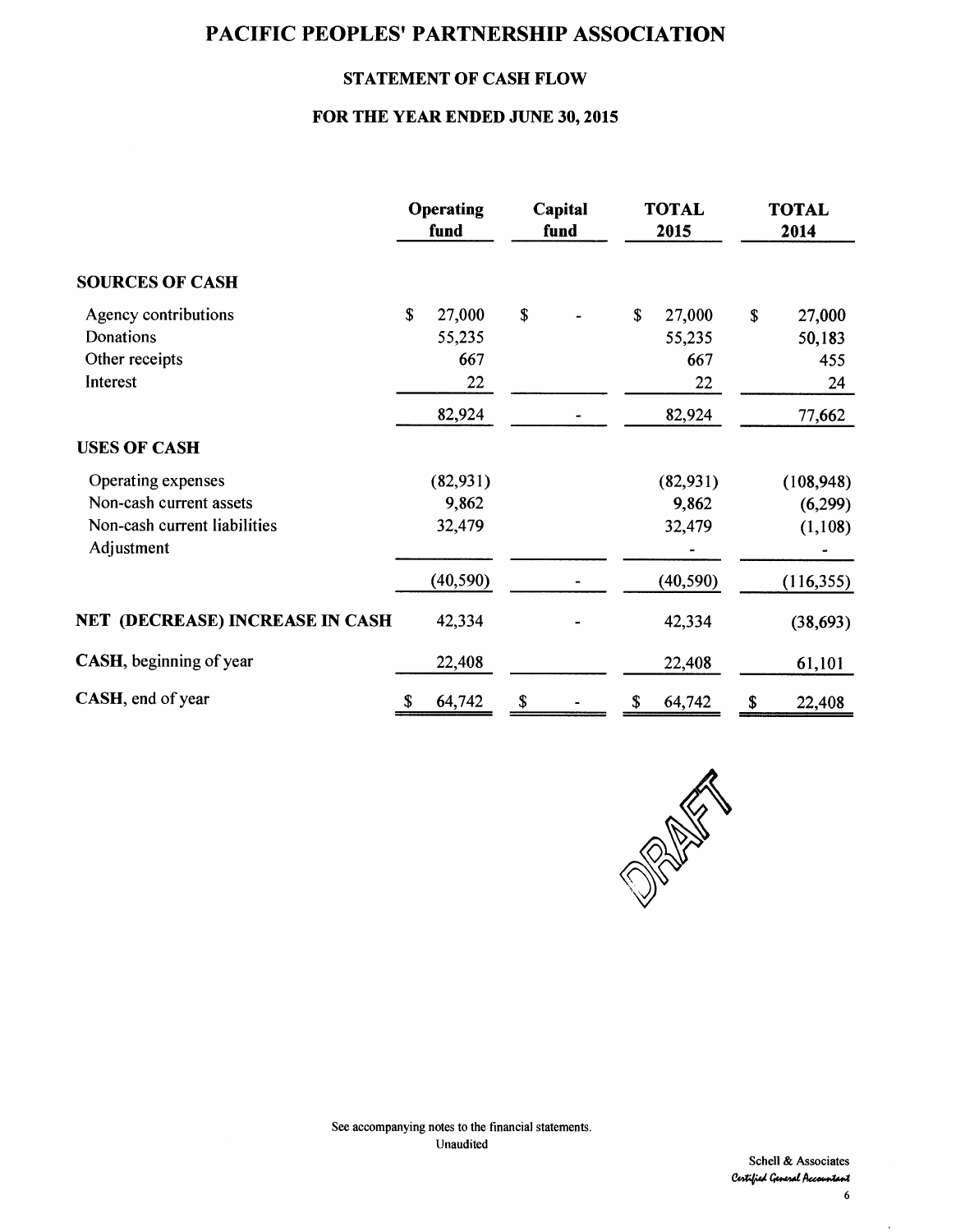### NOTES TO THE FINANCIAL STATEMENTS **JUNE 30, 2015**

#### 1. PURPOSE OF THE ORGANIZATION:

Pacific Peoples' Partnership Association has been designated as a not-for-profit organization in Victoria, British Columbia. The purpose of the Association is to promote awareness of Pacific Islanders and educate others around the world on Pacific development issues.

#### 2. SUMMARY OF SIGNIFICANT ACCOUNTING POLICIES:

(a) Method of Accounting

The Association follows the accrual method of accounting and deferred method of accounting for contributions.

Pledges are recorded at realizable value.

Donated equipment is recorded at fair value when fair value can be reasonably estimated.

(b) Amortization

It is the Association's policy to record capital assets at their original cost when acquired and to remove the assets at the same value upon disposition. No amortization is recorded on capital assets as average annual revenues of the Association are less then \$500,000.

#### **3 CAPITAL ASSETS:**

|                                     |  | Accumulated<br>Amortization | <b>Net</b><br>2015               |  | <b>Net</b><br>2014 |  |              |
|-------------------------------------|--|-----------------------------|----------------------------------|--|--------------------|--|--------------|
| Computer<br>Furniture and equipment |  | 1,350<br>700                | $\blacksquare$<br>$\blacksquare$ |  | 1,350<br>700       |  | 1,350<br>700 |
|                                     |  | 2.050                       | $\overline{\phantom{0}}$         |  | 2,050              |  |              |